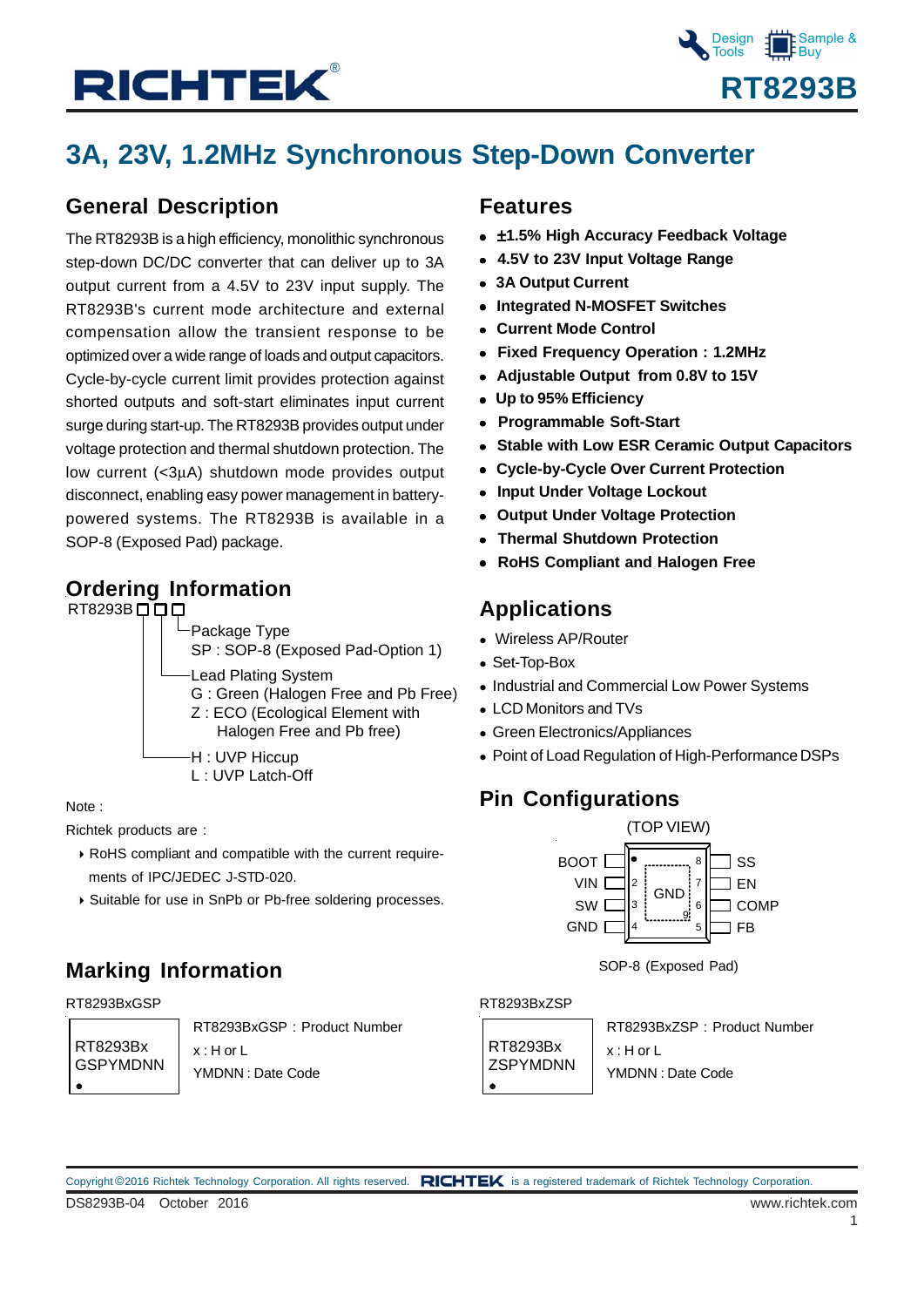

# **Typical Application Circuit**



**Table 1. Recommended Component Selection**

| VOUT <sub>(V</sub> | $R1$ (kΩ) | $R2$ (kΩ) | $R_C$ (k $\Omega$ ) | $C_C$ (nF) | $(\mu H)$ | $C_{\text{OUT}}(\mu F)$ |
|--------------------|-----------|-----------|---------------------|------------|-----------|-------------------------|
| 8                  | 27        | 3         | 51                  | 2.2        | 10        | $22 \times 2$           |
| 5                  | 62        | 11.8      | 33                  | 2.2        | 6.8       | 22 x 2                  |
| 3.3                | 75        | 24        | 22                  | 2.2        | 3.6       | $22 \times 2$           |
| 2.5                | 25.5      | 12        | 16                  | 2.2        | 3.6       | $22 \times 2$           |
| 1.5                | 10.5      | 12        | 10                  | 2.2        |           | $22 \times 2$           |
| 1.2                | 12        | 24        | 8.2                 | 2.2        |           | $22 \times 2$           |
|                    | 3         | 12        | 6.8                 | 2.2        |           | $22 \times 2$           |

### **Functional Pin Description**

| Pin No.               | <b>Pin Name</b> | <b>Pin Function</b>                                                                                                                                                                                                                                                         |
|-----------------------|-----------------|-----------------------------------------------------------------------------------------------------------------------------------------------------------------------------------------------------------------------------------------------------------------------------|
| 1                     | <b>BOOT</b>     | Bootstrap for High Side Gate Driver. Connect a 0.1µF or greater ceramic<br>capacitor from BOOT to SW pins.                                                                                                                                                                  |
| 2                     | <b>VIN</b>      | Input Supply Voltage, 4.5V to 23V. Must bypass with a suitably large ceramic<br>capacitor.                                                                                                                                                                                  |
| 3                     | <b>SW</b>       | Switch Node. Connect this pin to an external L-C filter.                                                                                                                                                                                                                    |
| 4.<br>9 (Exposed Pad) | <b>GND</b>      | Ground. The exposed pad must be soldered to a large PCB and connected to<br>GND for maximum power dissipation.                                                                                                                                                              |
| 5                     | FB.             | Feedback Input. This pin is connected to the converter output. It is used to set<br>the output of the converter to regulate to the desired value via an internal<br>resistive divider. For an adjustable output, an external resistive divider is<br>connected to this pin. |
| 6                     | <b>COMP</b>     | Compensation Node. COMP is used to compensate the regulation control<br>loop. Connect a series RC network from COMP to GND. In some cases, an<br>additional capacitor from COMP to GND is required.                                                                         |
| 7                     | EN              | Chip Enable (Active High). A logic low forces the RT8293B into shutdown<br>mode reducing the supply current to less than $3\mu A$ . Attach this pin to VIN with<br>a 100k $\Omega$ pull up resistor for automatic startup.                                                  |
| 8                     | SS              | Soft-Start Control Input. SS controls the soft-start period. Connect a capacitor<br>from SS to GND to set the soft-start period. A $0.1\mu$ F capacitor sets the<br>soft-start period to 13.5ms.                                                                            |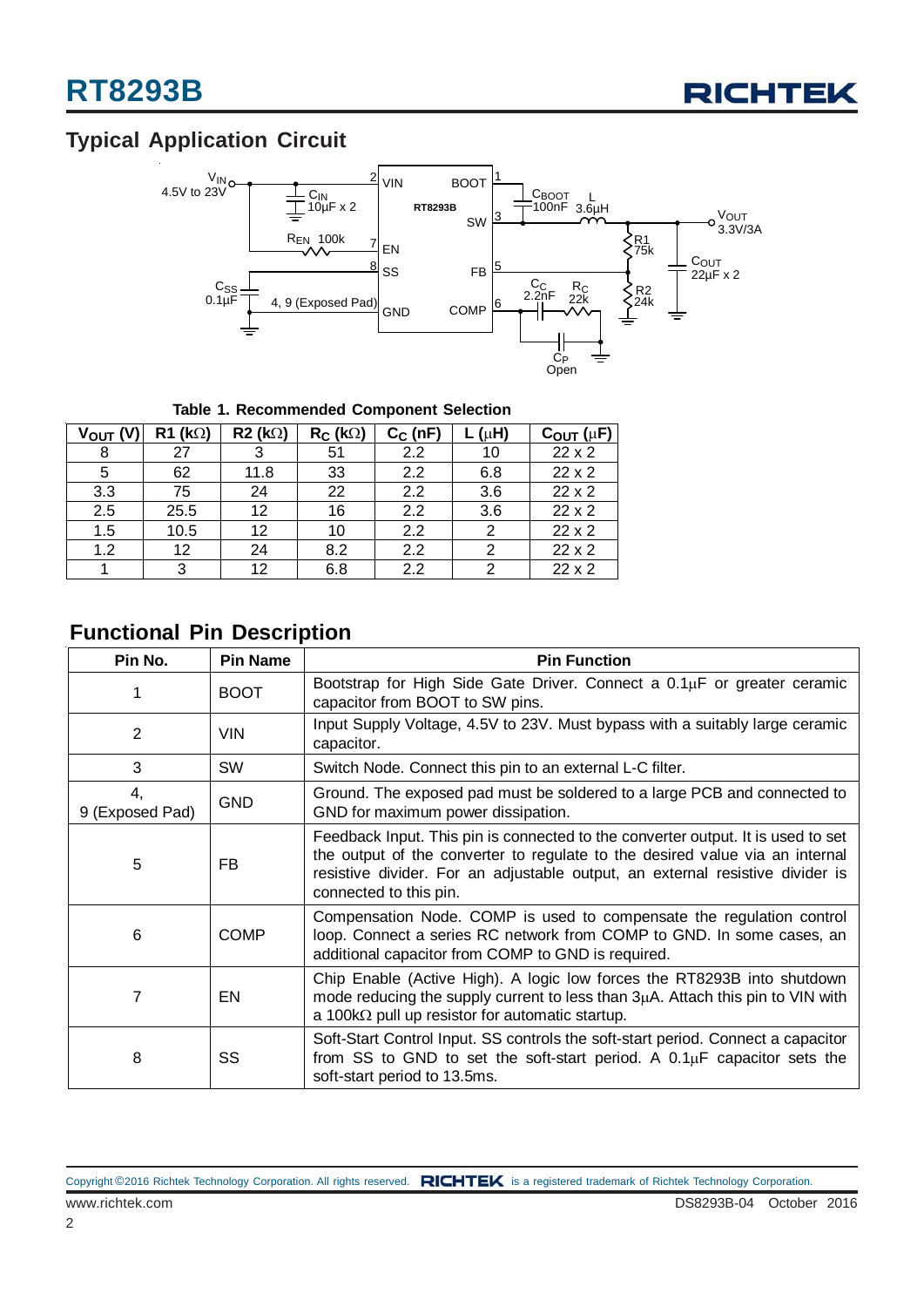# **Function Block Diagram**

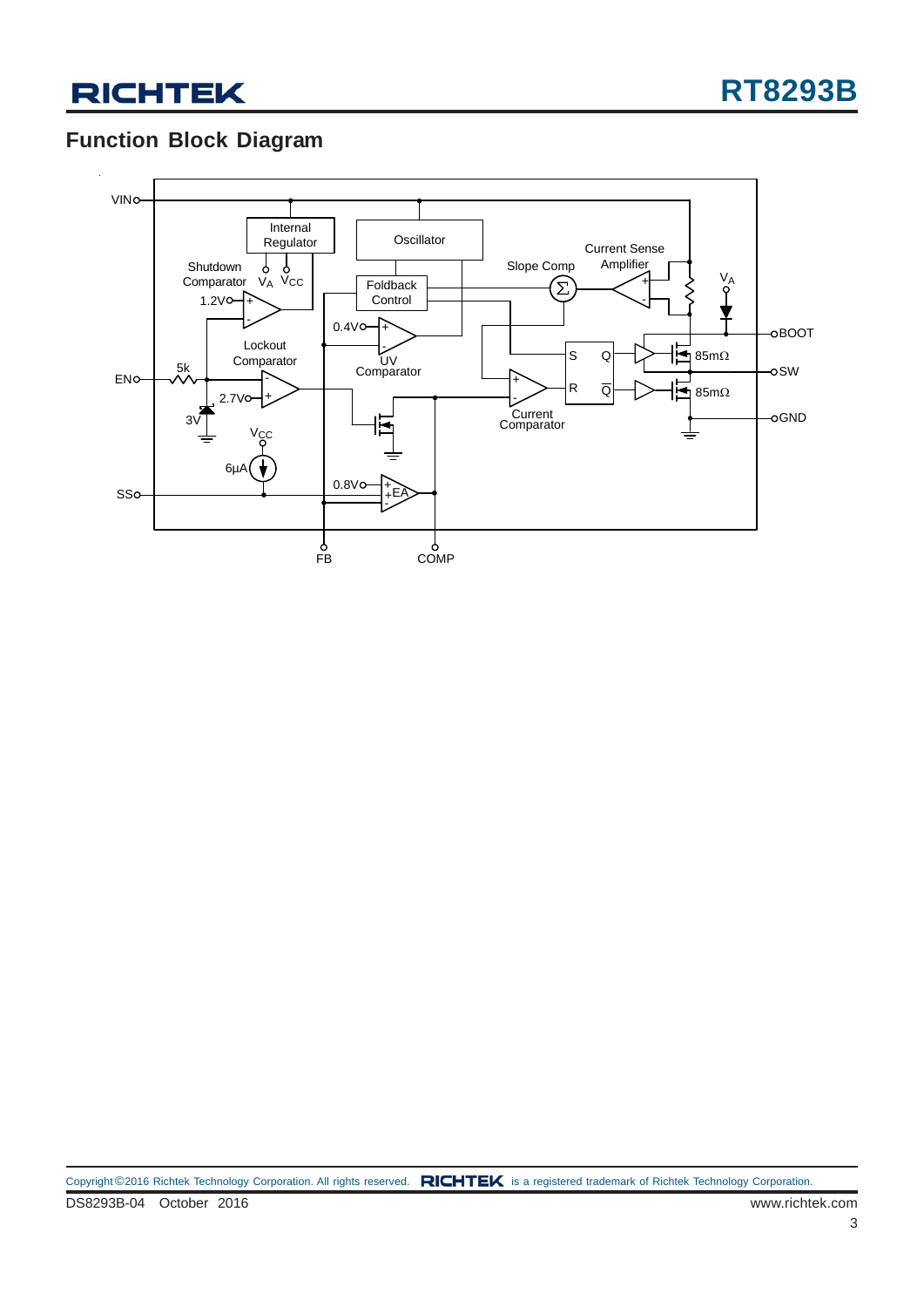

### **Absolute Maximum Ratings** (Note 1)

| • Power Dissipation, $P_D @ T_A = 25^{\circ}C$ |  |
|------------------------------------------------|--|
|                                                |  |
| • Package Thermal Resistance (Note 2)          |  |
|                                                |  |
|                                                |  |
|                                                |  |
|                                                |  |
|                                                |  |
| • ESD Susceptibility (Note 3)                  |  |
|                                                |  |
|                                                |  |

# **Recommended Operating Conditions** (Note 4)

### **Electrical Characteristics**

( $V_{IN}$  = 12V,  $T_A$  = 25°C, unless otherwise specified)

| <b>Parameter</b>                                 | <b>Symbol</b>           | <b>Test Conditions</b>                | Min                      | <b>Typ</b> | <b>Max</b> | Unit       |
|--------------------------------------------------|-------------------------|---------------------------------------|--------------------------|------------|------------|------------|
| <b>Shutdown Supply Current</b>                   |                         | $V_{FN} = 0V$                         | --                       | 0.5        | 3          | μA         |
| <b>Supply Current</b>                            |                         | $V_{EN} = 3V$ , $V_{FB} = 0.9V$       | --                       | 0.8        | 1.2        | mA         |
| Feedback Voltage                                 | $V_{FB}$                | $4.5V \leq V_{IN} \leq 23V$           | 0.788                    | 0.8        | 0.812      | $\vee$     |
| <b>Error Amplifier</b><br>Transconductance       | $G_{EA}$                | $\Delta$ IC = $\pm$ 10 $\mu$ A        | --                       | 940        | --         | $\mu A/V$  |
| High Side Switch<br>On-Resistance                | $R_{DS(ON)1}$           |                                       | $- -$                    | 85         | --         | $m\Omega$  |
| Low Side Switch<br>On-Resistance                 | RDS(ON)2                |                                       | --                       | 85         | --         | $m\Omega$  |
| High Side Switch Leakage<br>Current              |                         | $V_{FN} = 0V$ , $V_{SW} = 0V$         | $- -$                    | 0          | 10         | μA         |
| High Side Switch Current Limit                   |                         | Min. Duty Cycle, $BOOT-V_{SW} = 4.8V$ | --                       | 5.1        | --         | A          |
| Low Side Switch Current Limit                    |                         | From Drain to Source                  | $\overline{\phantom{a}}$ | 1.5        | --         | A          |
| <b>COMP</b> to Current Sense<br>Transconductance | Gcs                     |                                       | --                       | 5.4        | --         | AN         |
| <b>Oscillation Frequency</b>                     | Fosc <sub>1</sub>       |                                       | 1                        | 1.2        | 1.4        | <b>MHz</b> |
| <b>Short Circuit Oscillation</b><br>Frequency    | F <sub>OSC2</sub>       | $V_{FB} = 0V$                         | --                       | 270        | --         | kHz        |
| Maximum Duty Cycle                               | <b>D</b> <sub>MAX</sub> | $V_{FB} = 0.7V$                       | --                       | 75         | --         | $\%$       |
| Minimum On-Time                                  | ton                     |                                       | --                       | 100        | --         | ns         |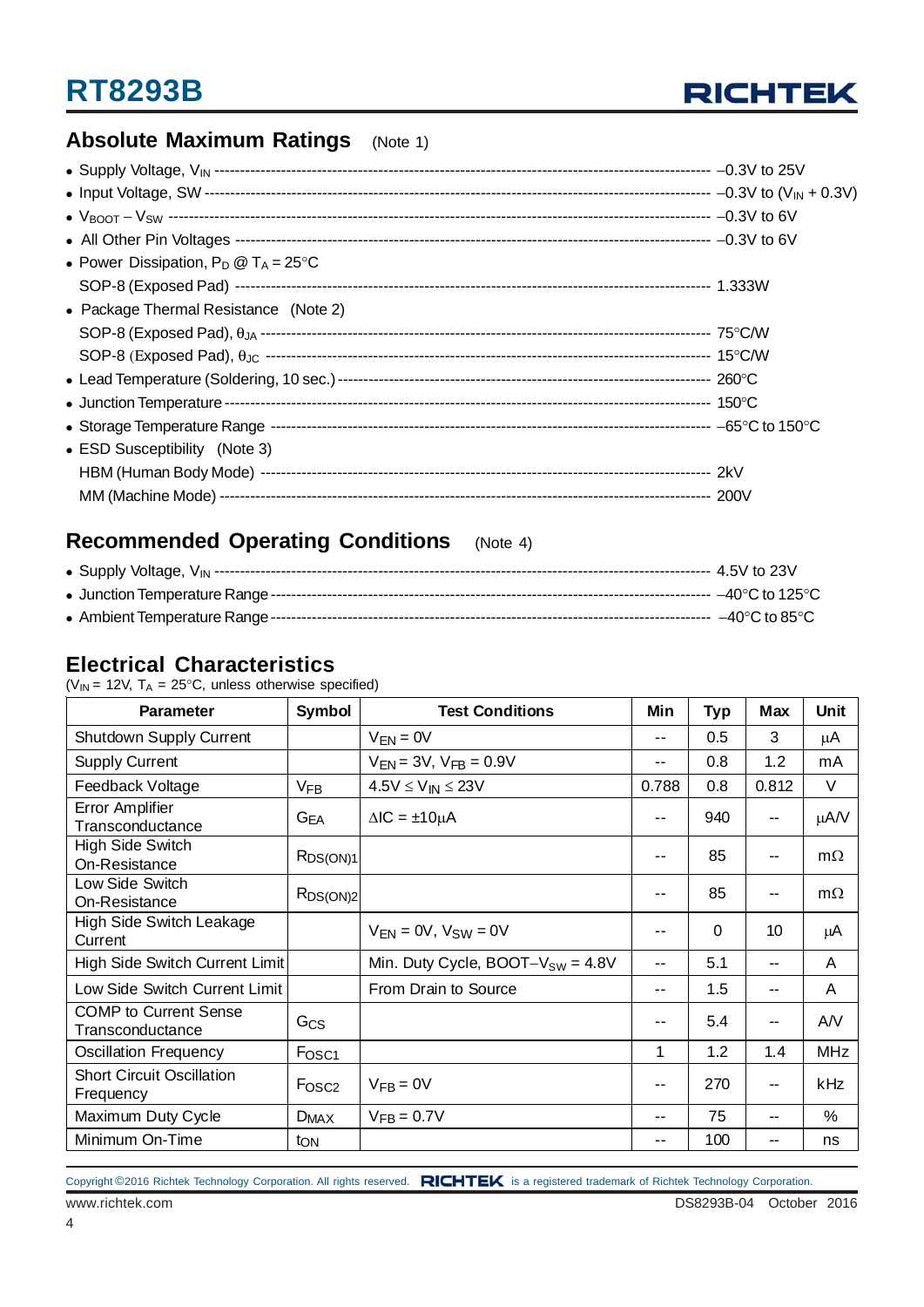# **RT8293B**

| <b>Parameter</b>                                 |            | <b>Symbol</b>              | <b>Conditions</b>    | Min           | <b>Typ</b> | Max                      | Unit            |
|--------------------------------------------------|------------|----------------------------|----------------------|---------------|------------|--------------------------|-----------------|
| <b>EN Threshold</b>                              | Logic-High | νін                        |                      | 2.7           | $ -$       | 5.5                      | V               |
| Voltage                                          | Logic-Low  | Vıl                        |                      | --            | $ -$       | 0.4                      |                 |
| Input Under Voltage Lockout<br>Threshold         |            |                            | $V_{IN}$ Rising      | 3.8           | 4.2        | 4.5                      | V               |
| Input Under Voltage Lockout<br><b>Hysteresis</b> |            |                            |                      | $\sim$ $\sim$ | 320        | $\overline{\phantom{a}}$ | mV              |
| <b>Soft-Start Current</b>                        |            |                            | $V_{SS} = 0V$        | --            | 6          | --                       | μA              |
| Soft-Start Period                                |            |                            | $C_{SS} = 0.1 \mu F$ | $- -$         | 13.5       | $ -$                     | ms              |
| <b>Thermal Shutdown</b>                          |            | $\mathsf{T}_{\mathsf{SD}}$ |                      | --            | 150        | $ -$                     | $\rm ^{\circ}C$ |

- **Note 1.** Stresses listed as the above "Absolute Maximum Ratings" may cause permanent damage to the device. These are for stress ratings. Functional operation of the device at these or any other conditions beyond those indicated in the operational sections of the specifications is not implied. Exposure to absolute maximum rating conditions for extended periods may remain possibility to affect device reliability.
- Note 2. θ<sub>JA</sub> is measured in natural convection at T<sub>A</sub> = 25°C on a high effective thermal conductivity four-layer test board of JEDEC 51-7 thermal measurement standard. The measurement case position of θ<sub>JC</sub> is on the exposed pad of the package.
- **Note 3.** Devices are ESD sensitive. Handling precaution is recommended.
- **Note 4.** The device is not guaranteed to function outside its operating conditions.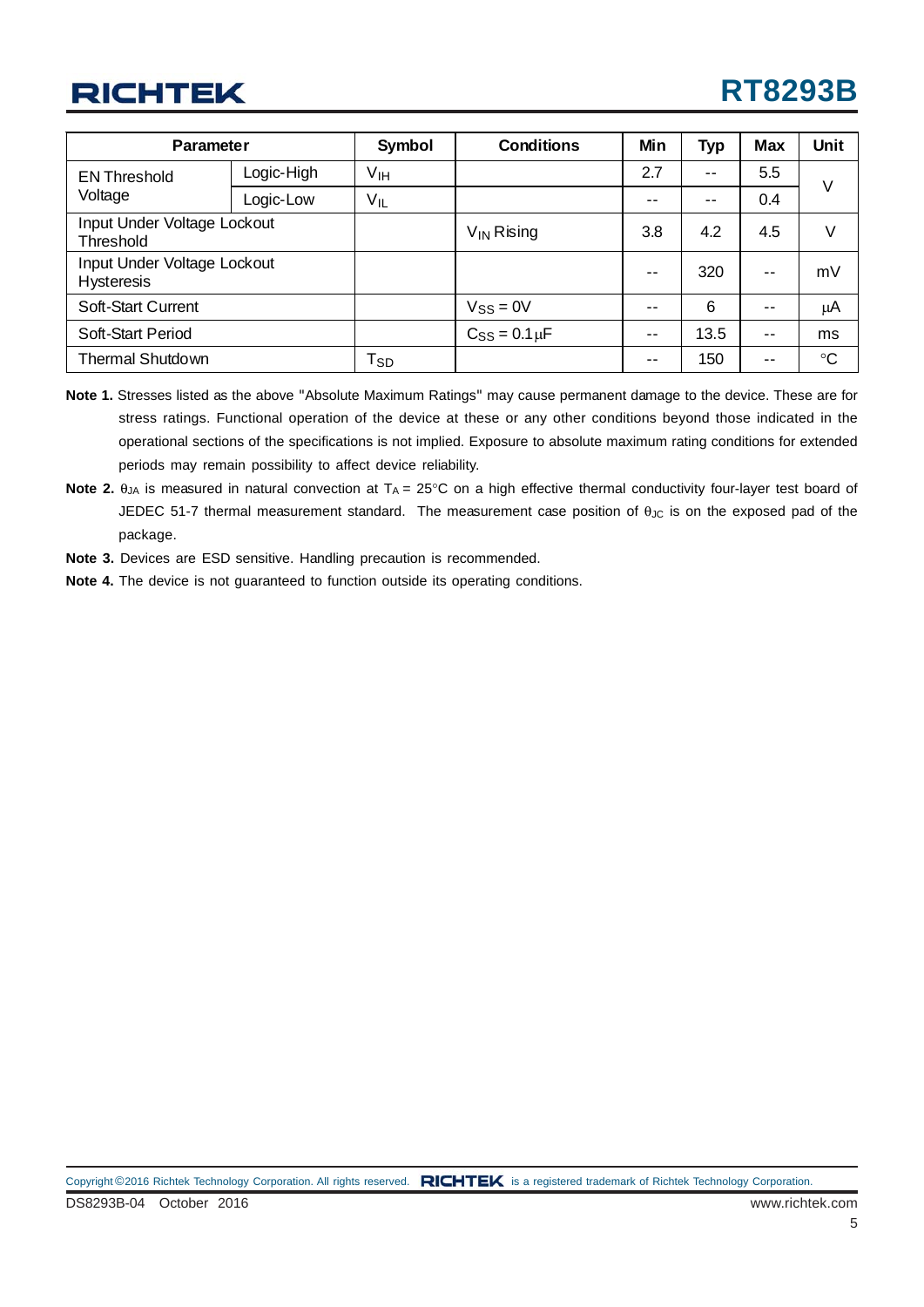

### **Typical Operating Characteristics**











**Output Voltage vs. Output Current**



**Switching Frequency vs. Temperature**



Copyright ©2016 Richtek Technology Corporation. All rights reserved. RICHTEK is a registered trademark of Richtek Technology Corporation.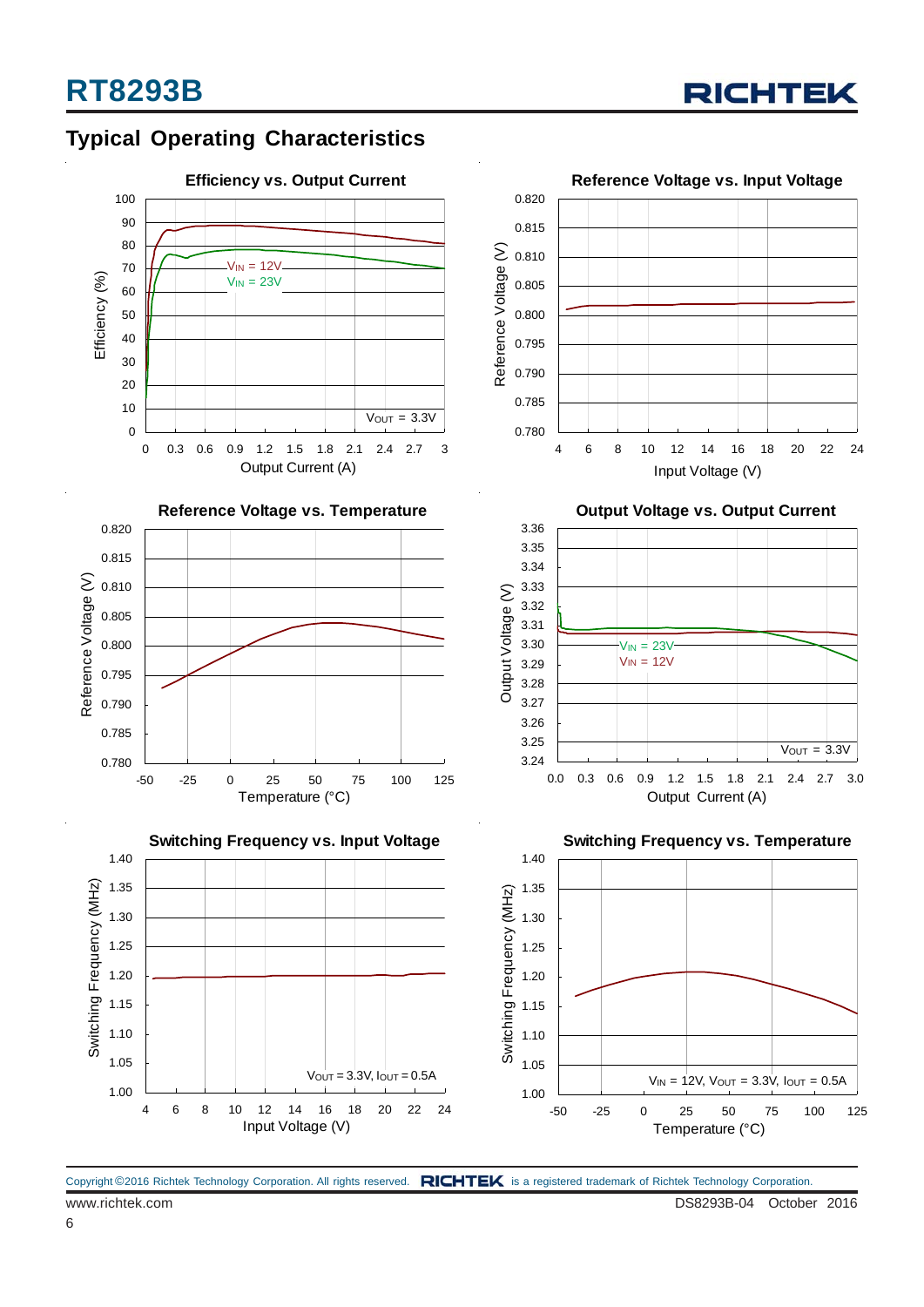

DS8293B-04 October 2016 www.richtek.com Copyright ©2016 Richtek Technology Corporation. All rights reserved. RICHTEK is a registered trademark of Richtek Technology Corporation.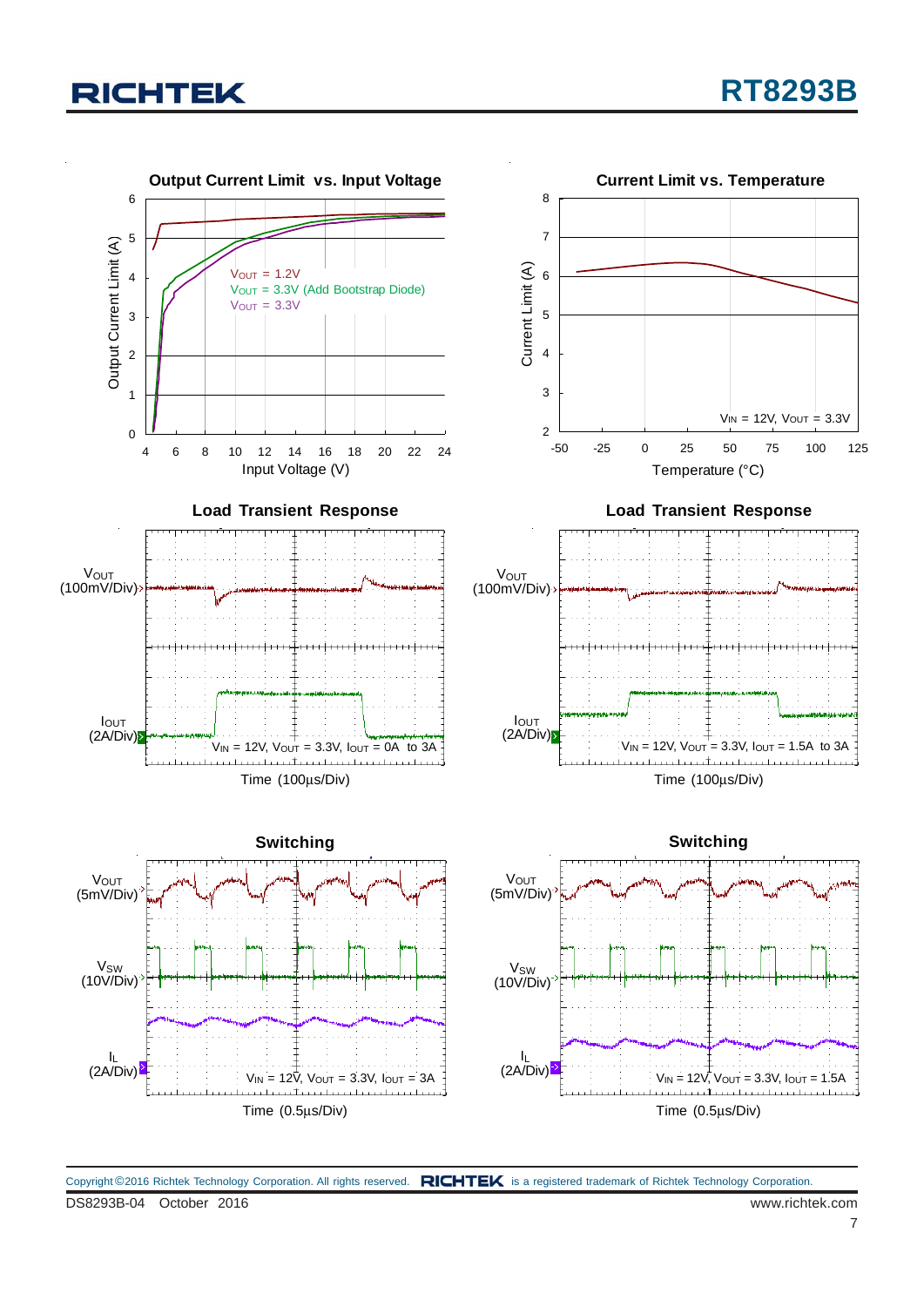# **RT8293B**

**RICHTEK** 



Time (5ms/Div)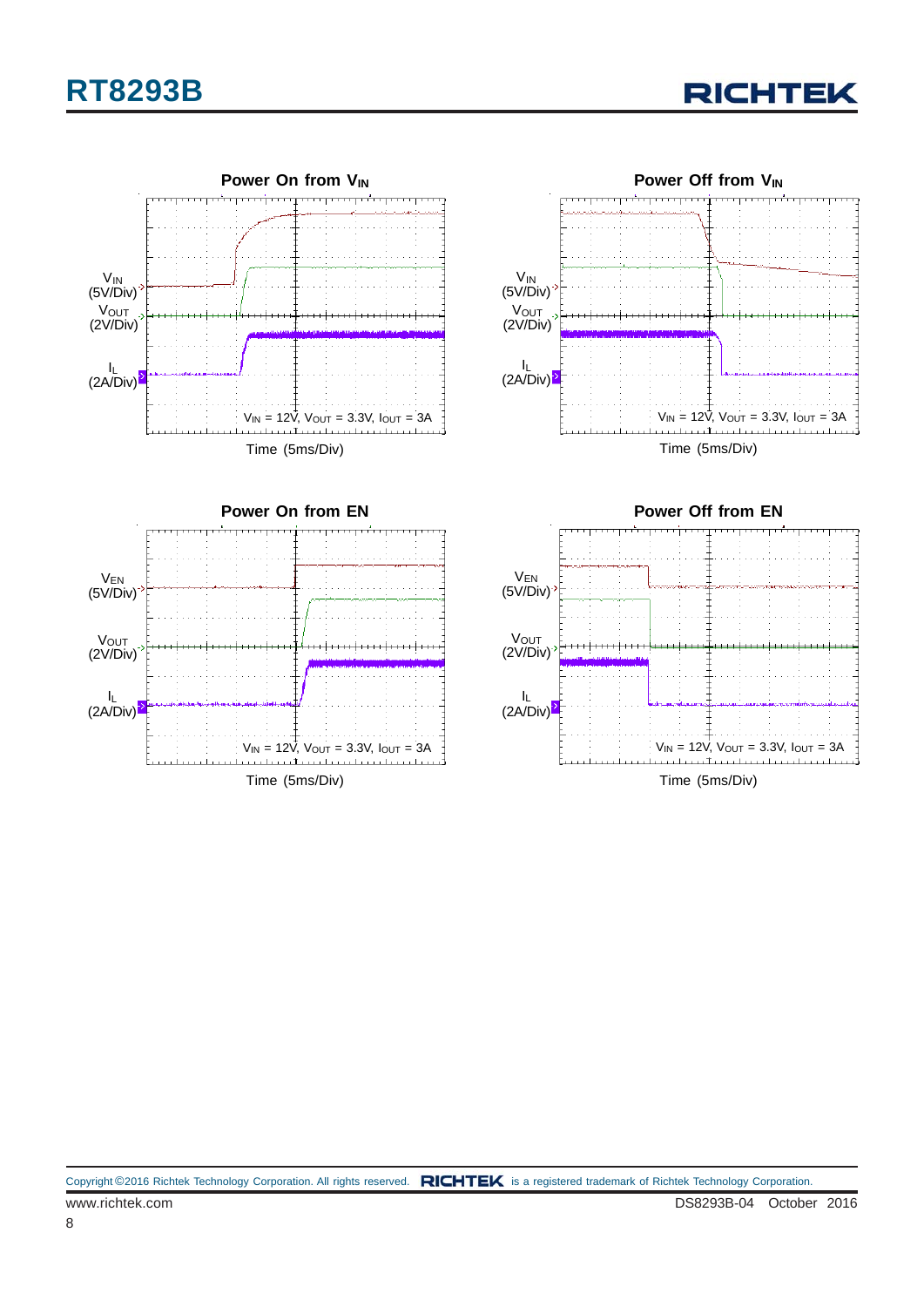### **Application Information**

The RT8293B is a synchronous high voltage buck converter that can support an input voltage range from 4.5V to 23V and the output current can be up to 3A.

#### **Output Voltage Setting**

The resistive voltage divider allows the FB pin to sense the output voltage as shown in Figure 1.



Figure 1. Output Voltage Setting

The output voltage is set by an external resistive voltage divider according to the following equation :

$$
V_{OUT} = V_{FB} \left( 1 + \frac{R1}{R2} \right)
$$

Where  $V_{FB}$  is the feedback reference voltage (0.8V typ.).

#### **External Bootstrap Diode**

Connect a 100nF low ESR ceramic capacitor between the BOOT pin and SW pin. This capacitor provides the gate driver voltage for the high side MOSFET.

It is recommended to add an external bootstrap diode between an external 5V and BOOT pin for efficiency improvement when input voltage is lower than 5.5V or duty cycle is higher than 65% .The bootstrap diode can be a low cost one such as IN4148 or BAT54. The external 5V can be a 5V fixed input from system or a 5V output of the RT8293B. Note that the external boot voltage must be lower than 5.5V.



Figure 2. External Bootstrap Diode

#### **Soft-Start**

The RT8293B contains an external soft-start clamp that gradually raises the output voltage. The soft-start timing can be programmed by the external capacitor between SS pin and GND. The chip provides a 6μA charge current for the external capacitor. If 0.1μF capacitor is used to set the soft-start, it's period will be 13.5ms (typ.).

#### **Chip Enable Operation**

The EN pin is the chip enable input. Pulling the EN pin low (<0.4V) will shutdown the device. During shutdown mode, the RT8293B quiescent current will drop below 3μA. Driving the EN pin high  $(>2.7V, < 5.5V)$  will turn on the device again. For external timing control (e.g.RC), the EN pin can also be externally pulled high by adding a  $R_{EN}^*$ resistor and  $C_{EN}^*$  capacitor from the VIN pin (see Figure 5).

An external MOSFET can be added to implement digital control on the EN pin when no system voltage above 2.5V is available, as shown in Figure 3. In this case, a 100k $\Omega$ pull-up resistor, REN, is connected between  $V_{\text{IN}}$  and the EN pin. MOSFET Q1 will be under logic control to pull down the EN pin.



Figure 3. Enable Control Circuit for Logic Control with Low Voltage

To prevent enabling circuit when  $V_{IN}$  is smaller than the  $V<sub>OUT</sub>$  target value, a resistive voltage divider can be placed between the input voltage and ground and connected to the EN pin to adjust IC lockout threshold, as shown in Figure 4. For example, if an 8V output voltage is regulated from a 12V input voltage, the resistor  $R_{EN2}$  can be selected to set input lockout threshold larger than 8V.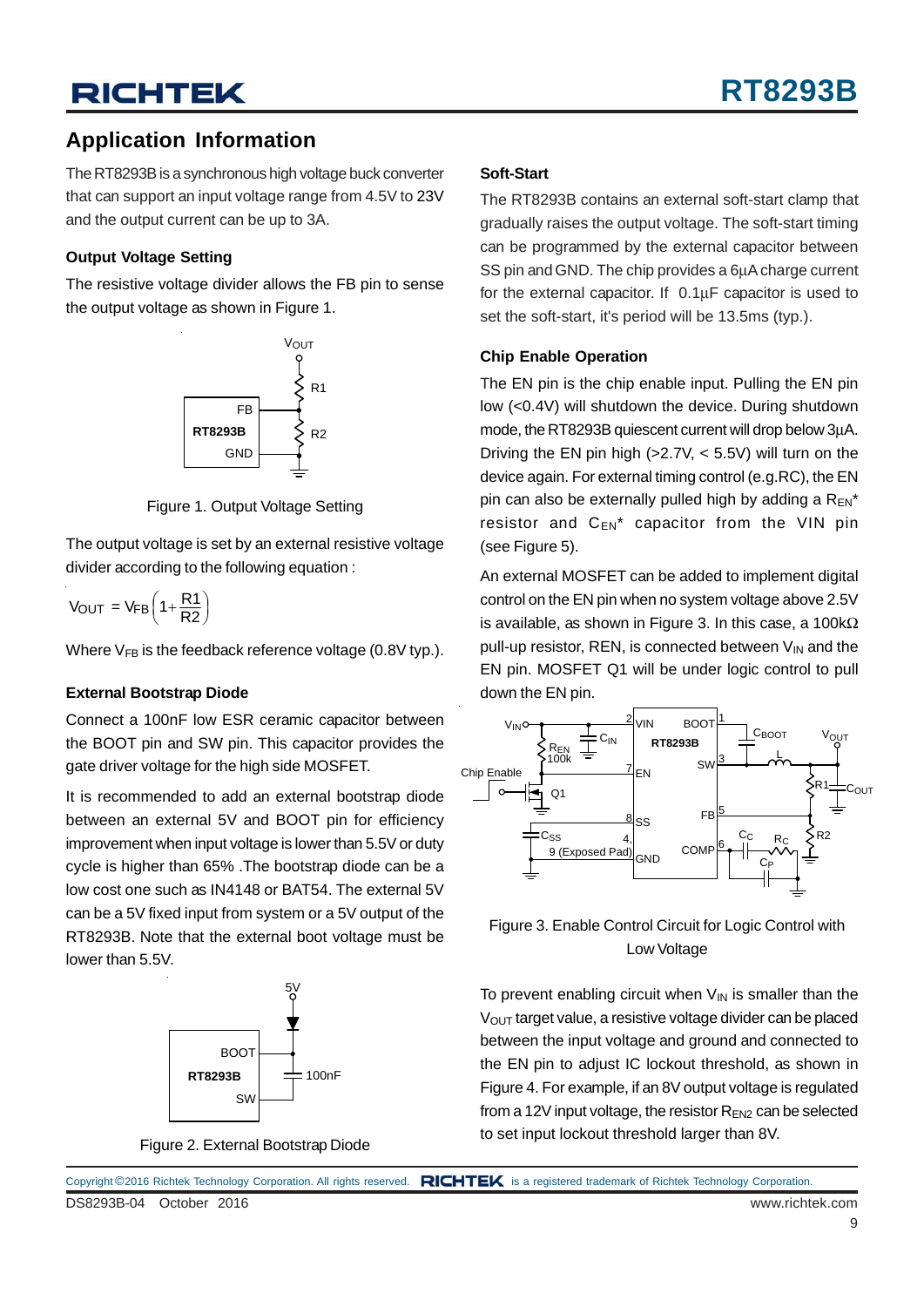# **RT8293B**





Figure 4. The Resistors can be Selected to Set IC Lockout Threshold

#### **Hiccup Mode**

For the RT8293BH, it provides Hiccup Mode Under Voltage Protection (UVP). When the FB voltage drops below half of the feedback reference voltage,  $V_{FB}$ , the UVP function will be triggered and the RT8293BH will shut down for a period of time and then recover automatically. The Hiccup Mode UVP can reduce input current in short-circuit conditions.

#### **Latch Off Mode**

For the RT8293BL, it provides Latch Off Mode Under Voltage Protection (UVP). When the FB voltage drops below half of the feedback reference voltage,  $V_{FB}$ , the UVP will be triggered and the RT8293BL will shut down in Latch Off Mode. In shutdown condition, the RT8293BL can be reset by EN pin or power input VIN.

#### **Inductor Selection**

The inductor value and operating frequency determine the ripple current according to a specific input and output voltage. The ripple current ΔIL increases with higher V<sub>IN</sub> and decreases with higher inductance.

$$
\Delta I_L = \left[ \frac{V_{OUT}}{f \times L} \right] \times \left[ 1 - \frac{V_{OUT}}{V_{IN}} \right]
$$

Having a lower ripple current reduces not only the ESR losses in the output capacitors but also the output voltage ripple. High frequency with small ripple current can achieve highest efficiency operation. However, it requires a large inductor to achieve this goal.

For the ripple current selection, the value of  $\Delta I_1 = 0.24(I_{MAX})$ will be a reasonable starting point. The largest ripple current occurs at the highest  $V_{IN}$ . To guarantee that the ripple current stays below the specified maximum, the inductor value should be chosen according to the following

equation :

$$
L = \left[\frac{V_{OUT}}{f \times \Delta I_{L(MAX)}}\right] \times \left[1 - \frac{V_{OUT}}{V_{IN(MAX)}}\right]
$$

The inductor's current rating (caused a 40°C temperature rising from 25°C ambient) should be greater than the maximum load current and its saturation current should be greater than the short circuit peak current limit. Please see Table 2 for the inductor selection reference.

**Table 2. Suggested Inductors for Typical Application Circuit**

| Component<br><b>Supplier</b> | <b>Series</b>   | <b>Dimensions</b><br>(mm)     |
|------------------------------|-----------------|-------------------------------|
| <b>TDK</b>                   | <b>VLF10045</b> | $10 \times 9.7 \times 4.5$    |
| TDK                          | SLF12565        | $12.5 \times 12.5 \times 6.5$ |
| <b>TAIYO</b><br><b>YUDEN</b> | NR8040          | $8 \times 8 \times 4$         |

#### **C**IN **and C**OUT **Selection**

The input capacitance,  $C_{IN}$  is needed to filter the trapezoidal current at the source of the high side MOSFET. To prevent large ripple current, a low ESR input capacitor sized for the maximum RMS current should be used. The RMS current is given by :

$$
I_{RMS} = I_{OUT(MAX)} \frac{V_{OUT}}{V_{IN}} \sqrt{\frac{V_{IN}}{V_{OUT}} - 1}
$$

This formula has a maximum at  $V_{IN} = 2V_{OUT}$ , where  $I<sub>RMS</sub> = I<sub>OUT</sub>/2$ . This simple worst-case condition is commonly used for design because even significant deviations do not offer much relief.

Choose a capacitor rated at a higher temperature than required. Several capacitors may also be paralleled to meet size or height requirements in the design.

For the input capacitor, two 10μF low ESR ceramic capacitors are recommended. For the recommended capacitor, please refer to Table 3 for more detail.

The selection of  $C_{\text{OUT}}$  is determined by the required ESR to minimize voltage ripple.

Moreover, the amount of bulk capacitance is also a key for  $C_{\text{OUT}}$  selection to ensure that the control loop is stable. Loop stability can be checked by viewing the load transient response as described in a later section.

```
The output ripple, \Delta V_{\text{OUT}}, is determined by :
```
 $\Delta V_{\text{OUT}} \leq \Delta I_L \left[ ESR + \frac{1}{8fC_{\text{OUT}}}\right]$ 

Copyright ©2016 Richtek Technology Corporation. All rights reserved. RICHTEK is a registered trademark of Richtek Technology Corporation.

10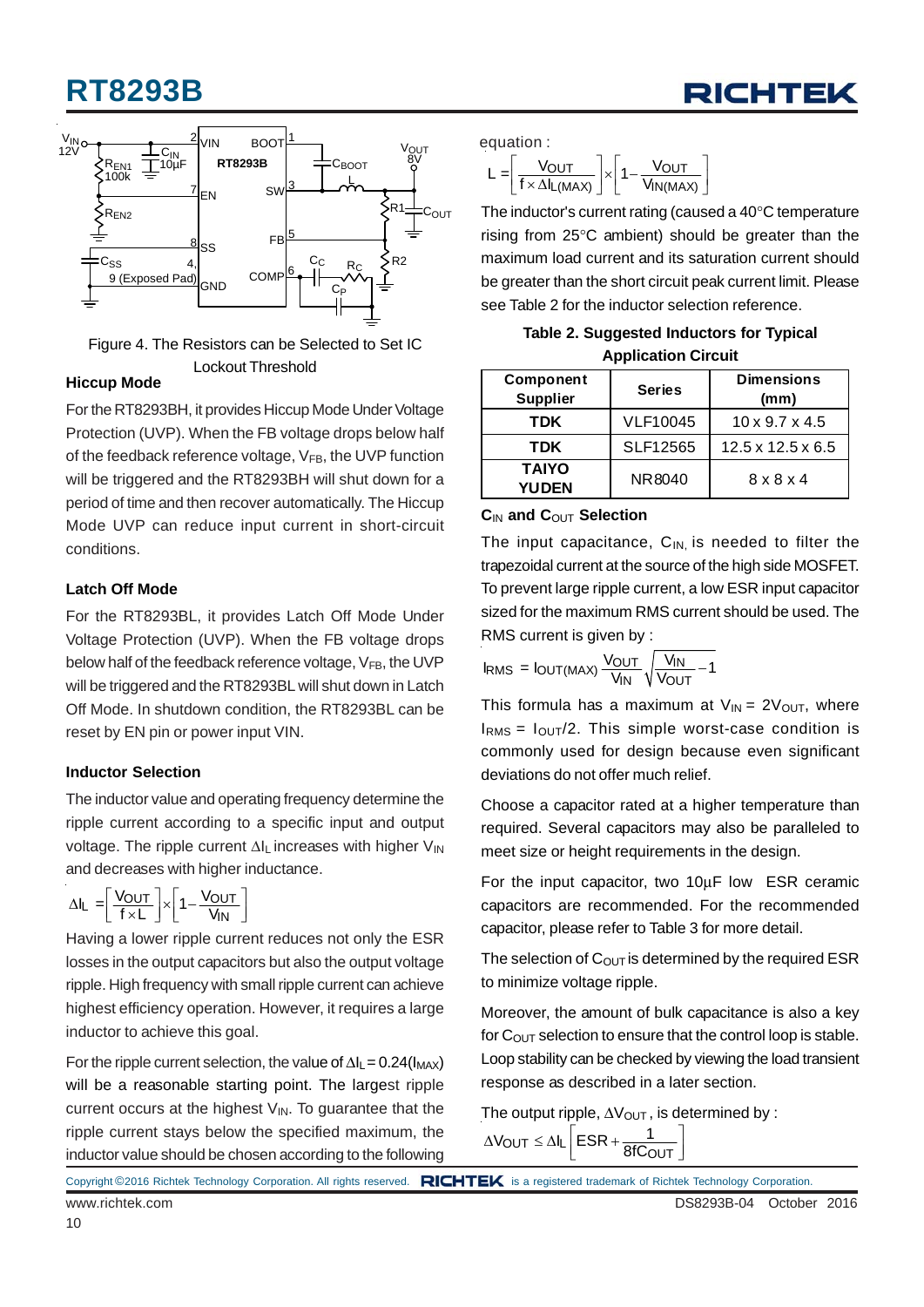The output ripple will be highest at the maximum input voltage since ΔIL increases with input voltage. Multiple capacitors placed in parallel may be needed to meet the ESR and RMS current handling requirement. Dry tantalum, special polymer, aluminum electrolytic and ceramic capacitors are all available in surface mount packages. Special polymer capacitors offer very low ESR value. However, it provides lower capacitance density than other types. Although Tantalum capacitors have the highest capacitance density, it is important to only use types that pass the surge test for use in switching power supplies. Aluminum electrolytic capacitors have significantly higher ESR. However, it can be used in cost-sensitive applications for ripple current rating and long term reliability considerations. Ceramic capacitors have excellent low ESR characteristics but can have a high voltage coefficient and audible piezoelectric effects. The high Q of ceramic capacitors with trace inductance can also lead to significant ringing.

Higher values, lower cost ceramic capacitors are now becoming available in smaller case sizes. Their high ripple current, high voltage rating and low ESR make them ideal for switching regulator applications. However, care must be taken when these capacitors are used at input and output. When a ceramic capacitor is used at the input and the power is supplied by a wall adapter through long wires, a load step at the output can induce ringing at the input,  $V_{IN}$ . At best, this ringing can couple to the output and be mistaken as loop instability. At worst, a sudden inrush of current through the long wires can potentially cause a voltage spike at  $V_{\text{IN}}$  large enough to damage the part.

#### **Checking Transient Response**

The regulator loop response can be checked by looking at the load transient response. Switching regulators take several cycles to respond to a step in load current. When a load step occurs,  $V_{\text{OUT}}$  immediately shifts by an amount equal to ΔILOAD (ESR) also begins to charge or discharge  $C<sub>OUT</sub>$  generating a feedback error signal for the regulator to return  $V_{\text{OUT}}$  to its steady-state value. During this recovery time,  $V_{\text{OUT}}$  can be monitored for overshoot or ringing that would indicate a stability problem.

#### **EMI Consideration**

Since parasitic inductance and capacitance effects in PCB circuitry would cause a spike voltage on the SW pin when high side MOSFET is turned-on/off, this spike voltage on SW may impact on EMI performance in the system. In order to enhance EMI performance, there are two methods to suppress the spike voltage. One is to place an R-C snubber between SW and GND and make them as close as possible to the SW pin (see Figure 5). Another method is adding a resistor in series with the bootstrap capacitor,  $C_{B<sub>Q</sub>OT}$ . But this method will decrease the driving capability to the high side MOSFET. It is strongly recommended to reserve the R-C snubber during PCB layout for EMI improvement. Moreover, reducing the SW trace area and keeping the main power in a small loop will be helpful on EMI performance. For detailed PCB layout guide, please refer to the section of Layout Consideration.



DS8293B-04 October 2016 www.richtek.com Copyright ©2016 Richtek Technology Corporation. All rights reserved. RICHTEK is a registered trademark of Richtek Technology Corporation.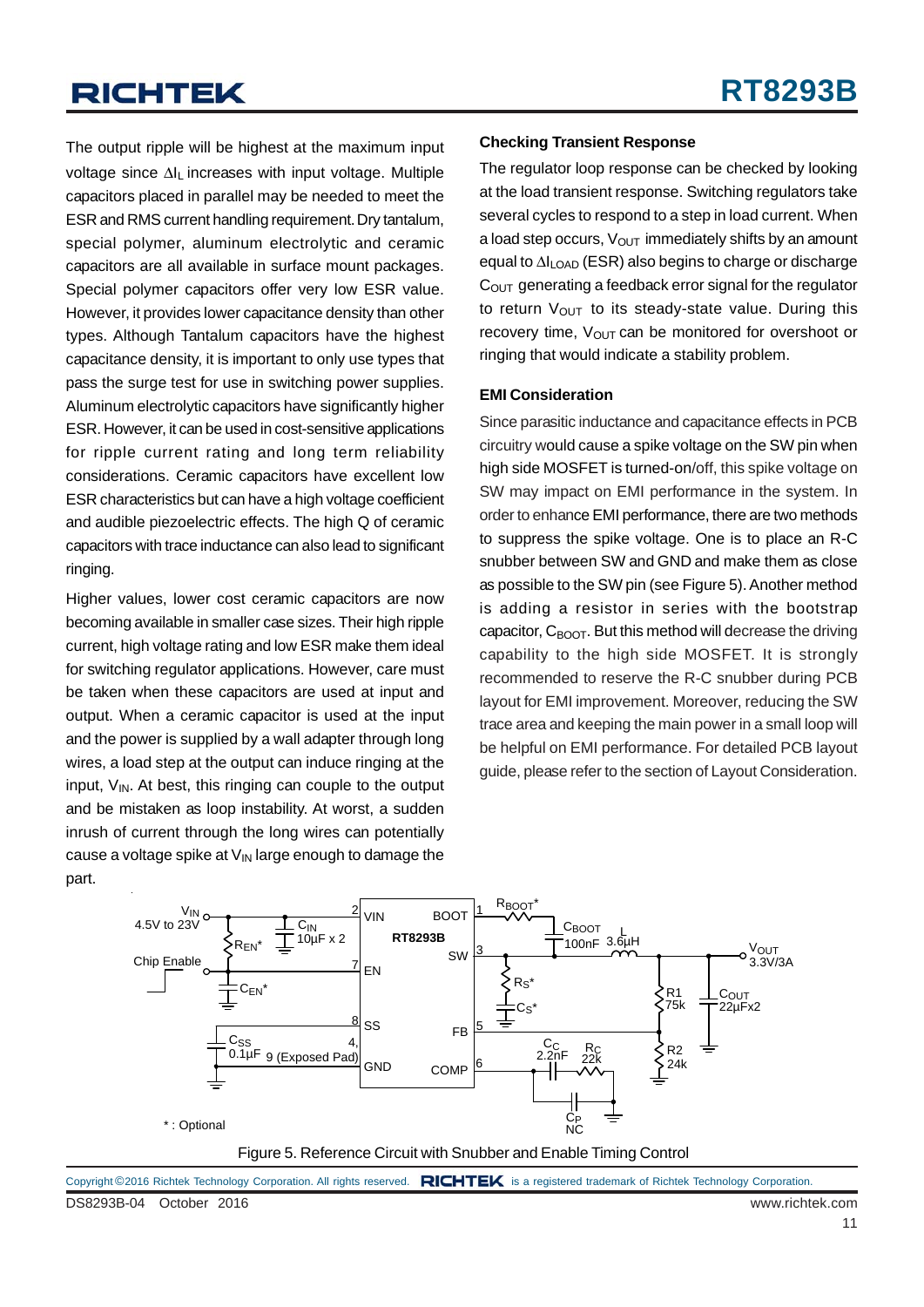# **RT8293B**

# RICHTEK

#### **Thermal Considerations**

For continuous operation, do not exceed the maximum operation junction temperature 125°C. The maximum power dissipation depends on the thermal resistance of IC package, PCB layout, the rate of surroundings airflow and temperature difference between junction to ambient. The maximum power dissipation can be calculated by following formula :

 $P_{D(MAX)} = (T_{J(MAX)} - T_A)/\theta_{JA}$ 

Where  $T_{J(MAX)}$  is the maximum operation junction temperature,  $T_A$  is the ambient temperature and the  $\theta_{JA}$  is the junction to ambient thermal resistance.

For recommended operating conditions specification of RT8293B, the maximum junction temperature is 125°C. The junction to ambient thermal resistance  $\theta_{JA}$  is layout dependent. For PSOP-8 package, the thermal resistance  $\theta$ <sub>JA</sub> is 75°C/W on the standard JEDEC 51-7 four-layer thermal test board. The maximum power dissipation at  $T_A = 25^{\circ}$ C can be calculated by following formula :

 $P_{D(MAX)} = (125^{\circ}C - 25^{\circ}C) / (75^{\circ}C/W) = 1.333W$ (min.copper area PCB layout)

 $P_{D(MAX)} = (125^{\circ}C - 25^{\circ}C) / (49^{\circ}C/W) = 2.04W$ (70mm<sup>2</sup> copper area PCB layout)

The thermal resistance  $\theta$ <sub>JA</sub> of SOP-8 (Exposed Pad) is determined by the package architecture design and the PCB layout design. However, the package architecture design had been designed. If possible, it's useful to increase thermal performance by the PCB layout copper design. The thermal resistance  $\theta_{JA}$  can be decreased by adding copper area under the exposed pad of SOP-8 (Exposed Pad) package.

As shown in Figure 6, the amount of copper area to which the SOP-8 (Exposed Pad) is mounted affects thermal performance. When mounted to the standard SOP-8 (Exposed Pad) pad (Figure 6a.),  $\theta_{JA}$  is 75°C/W. Adding copper area of pad under the SOP-8 (Exposed Pad) (Figure 6b.) reduces the  $\theta_{JA}$  to 64°C/W. Even further, increasing the copper area of pad to 70mm $^2$  (Figure 6e.) reduces the  $\theta$ JA to 49°C/W.

The maximum power dissipation depends on operating ambient temperature for fixed  $T_{J(MAX)}$  and thermal resistance  $θ_{JA}$ . For RT8293B package, the Figure 7. of

derating curves allows the designer to see the effect of rising ambient temperature on the maximum power dissipation allowed.



Figure 7. Derating Curves for RT8293B Package



(a) Copper Area =  $(2.3 \times 2.3)$  mm<sup>2</sup>,  $\theta_{JA} = 75^{\circ}$ C/W



(b) Copper Area =  $10 \text{mm}^2$ ,  $\theta_{JA} = 64^{\circ}$ C/W



(c) Copper Area =  $30$ mm<sup>2</sup>,  $\theta_{JA} = 54^{\circ}$ C/W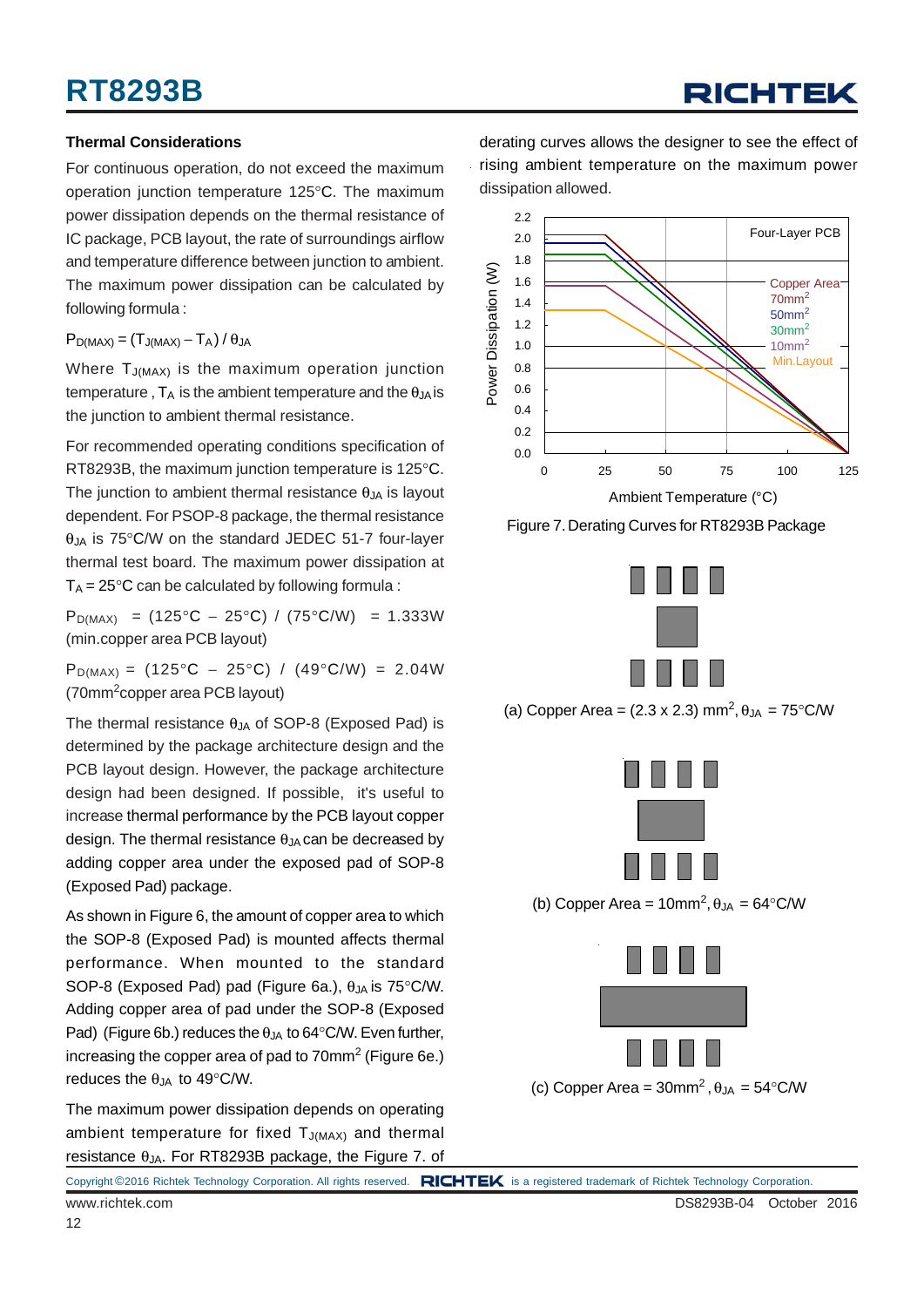# **RT8293B**





(d) Copper Area = 50mm<sup>2</sup>,  $\theta_{JA}$  = 51°C/W (e) Copper Area = 70mm<sup>2</sup>,  $\theta_{JA}$  = 49°C/W

Figure 6. Themal Resistance vs. Copper Area Layout Design

#### **Layout Consideration**

For best performance of the RT8293B, the follow layout guidelines must be strictly followed.

- $\triangleright$  Input capacitor must be placed as close to the IC as possible.
- SW should be connected to inductor by wide and short trace. Keep sensitive components away from this trace.
- $\rightarrow$  The feedback components must be connected as close to the device as possible



Figure 8. PCB Layout Guide

| Location  | <b>Component Supplier</b> | Part No.       | Capacitance $(\mu F)$ | <b>Case Size</b> |
|-----------|---------------------------|----------------|-----------------------|------------------|
| $C_{IN}$  | <b>MURATA</b>             | GRM31CR61E106K | 10                    | 1206             |
| $C_{IN}$  | <b>TDK</b>                | C3225X5R1E106K | 10                    | 1206             |
| $C_{IN}$  | <b>TAIYO YUDEN</b>        | TMK316BJ106ML  | 10                    | 1206             |
| $C_{OUT}$ | <b>MURATA</b>             | GRM31CR60J476M | 47                    | 1206             |
| $C_{OUT}$ | <b>TDK</b>                | C3225X5R0J476M | 47                    | 1210             |
| $C_{OUT}$ | <b>MURATA</b>             | GRM32ER71C226M | 22                    | 1210             |
| COUT      | <b>TDK</b>                | C3225X5R1C22M  | 22                    | 1210             |

#### Table 3. Suggested Capacitors for C<sub>IN</sub> and C<sub>OUT</sub>